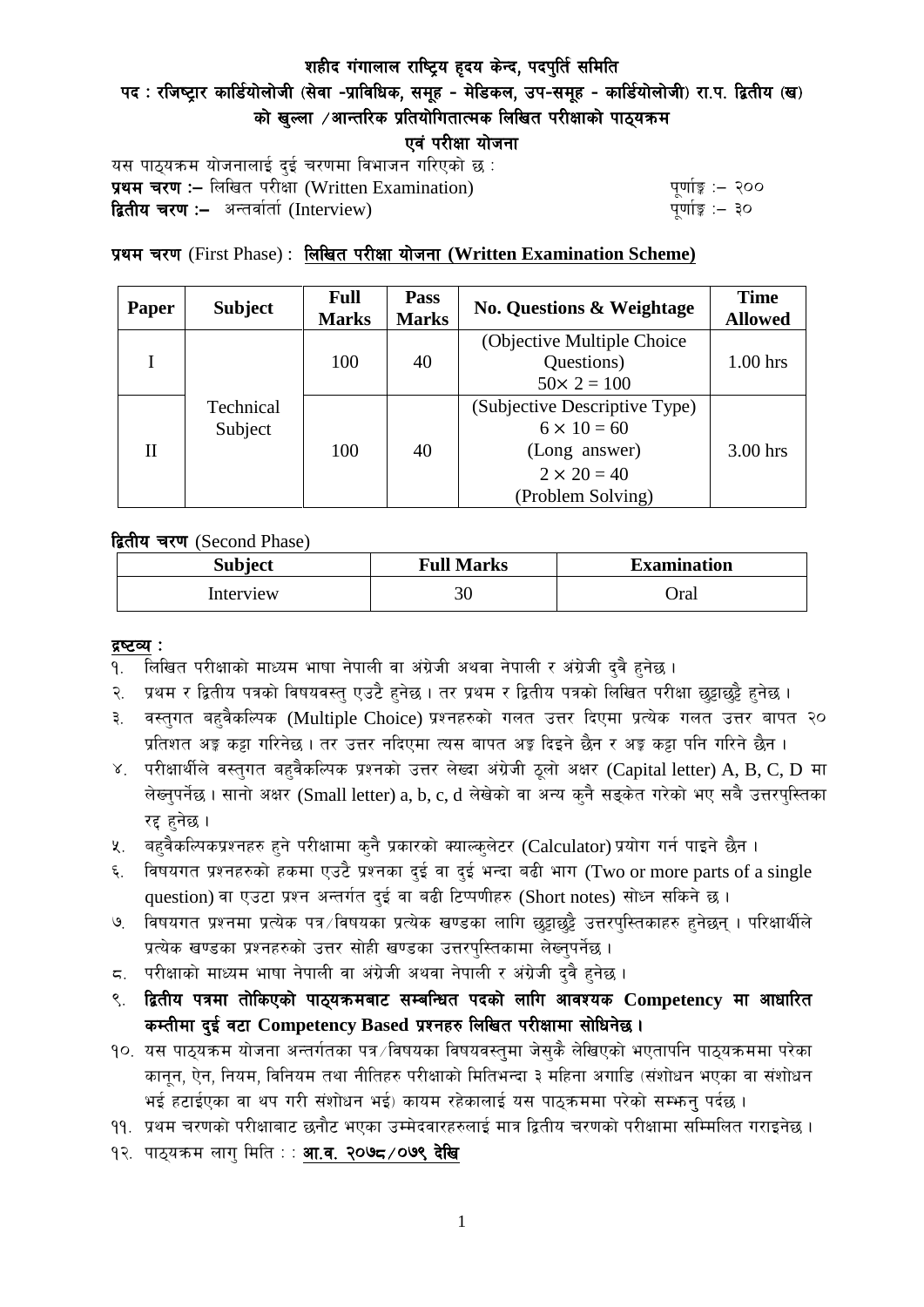पद: रजिष्ट्रार कार्डियोलोजी (सेवा -प्राविधिक, समूह - मेडिकल, उप-समूह - कार्डियोलोजी) रा.प. द्वितीय (ख)

को खल्ला  $\ell$ आन्तरिक प्रतियोगितात्मक लिखित परीक्षाको पाठयक्रम

**Paper I & II: - Technical Subject**

**Section (A): 60% Marks**

### **For Paper I (30 MCQs** ×**2 marks) &**

### **For Paper II (4**×**10 marks, 1**×**20 marks)**

#### 1. **Clinical Cardiology**

- 1.1 History taking and physical examination in cardiology
- 1.2 History, physical examination, diagnosis, management and prognosis of following cardiovascular diseases and conditions:
	- 1.2.1 Coronary artery disease
	- 1.2.2 Systemic hypertension
	- 1.2.3 Rheumatic fever and rheumatic heart disease
	- 1.2.4 Congenital heart disease
	- 1.2.5 Pulmonary arterial hypertension
	- 1.2.6 Cardiomyopathy
	- 1.2.7 Vascular diseases
	- 1.2.8 Tumors of heart
	- 1.2.9 Heart failure
	- 1.2.10 Arrhythmia
	- 1.2.11 Sudden cardiac death and cardiopulmonary resuscitation (CPR)
	- 1.2.12 Pericardial diseases
	- 1.2.13 Systemic diseases involving heart and blood vessels
	- 1.2.14 Non-cardiac surgery in heart patients
	- 1.2.15 Pregnancy in heart diseases

# 2. **Epidemiology of cardiovascular diseases, preventive cardiology, cardiac rehabilitation and recent advances in cardiology**

- 2.1 Epidemiology and worldwide burden of cardiovascular diseases
- 2.2 Cardiovascular risk factors
- 2.3 Primordial, primary and secondary prevention of coronary heart disease
- 2.4 Prevention of congenital heart diseases
- 2.5 International and national prevention policies
- 2.6 Major recent and land marks studies and trials in cardiology
- 2.7 Cardiac rehabilitation: principles, rationale, recommendation and guidelines, practical implication of cardiac rehabilitation programs

## 3. **Non-invasive Cardiology and Imaging**

- 3.1 Principles, technique, interpretation of Electrocardiogram (ECG)
- 3.2 Chest X-ray in cardiovascular diseases
- 3.3 Principles, indication, technique, interpretation of Holter monitoring
- 3.4 Principles, indication, technique, interpretation of Ambulatory blood pressure monitoring
- 3.5 Techniques, exercise protocols, indication, contraindication, interpretation, limitations of Exercise ECG stress test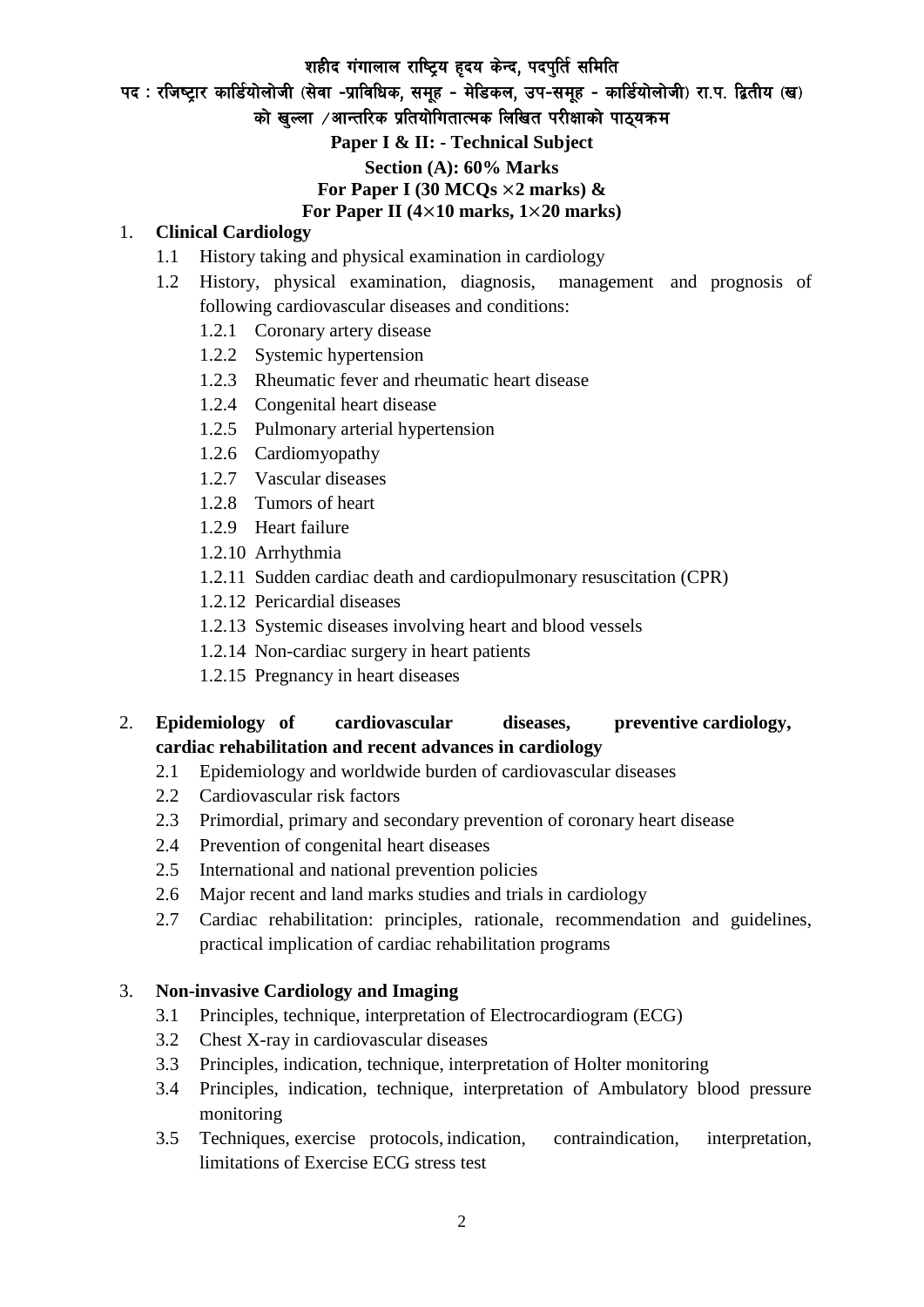पद: रजिष्ट्रार कार्डियोलोजी (सेवा -प्राविधिक, समूह - मेडिकल, उप-समूह - कार्डियोलोजी) रा.प. द्वितीय (ख) को खल्ला  $\angle$ आन्तरिक प्रतियोगितात्मक लिखित परीक्षाको पाठ्यक्रम

- 3.6 Echocardiography
	- 3.6.1 General principles
	- 3.6.2 Trans-thoracic echocardiography
	- 3.6.3 Three dimensional echocardiography
	- 3.6.4 Trans-esophageal echocardiography
	- 3.6.5 Principles of Doppler echocardiograph
	- 3.6.6 Assessment and quantification of chambers
	- 3.6.7 Assessment and quantification of vascular lesions
	- 3.6.8 Assessment and quantification of LV/RV function
	- 3.6.9 Tissue Doppler, strain imaging and speckle tracking
	- 3.6.10 Contrast echocardiography
	- 3.6.11 Non-invasive estimation of pressure; volume and shunt lesions
	- 3.6.12 Assessment of myocardial ischemia and viability using echocardiography
	- 3.6.13 Echocardiography in emergency room
	- 3.6.14 Segmental approach in congenital heart disease
	- 3.6.15 General introduction of Fetal echocardiography
	- 3.6.16 Assessment of prosthetic valve by echocardiography
	- 3.6.17 Assessment of pericardial diseases by echocardiography
- 3.7 Nuclear cardiac Imaging: Types, indication, contraindications, interpretation clinical application
- 3.8 Cardiac CT: Indication, contraindication, interpretation, clinical application, use of CT coronary angiogram

## **Section (B): 40% Marks For Paper I (20 MCQs** ×**2 marks) & For Paper II (2**×**10 marks, 1**×**20 marks)**

#### 4. **Invasive cardiology / cardiac electrophysiology**

- 4.1 Right and left heart catheterization: Indications, technique, interpretation
- 4.2 Invasive hemodynamic assessment
- 4.3 Coronary angiogram: Indication, contraindication, technique
- 4.4 Coronary Intervention: Principles, indication, technique
- 4.5 Different types of coronary stents and principles of use
- 4.6 Temporary pacemaker insertion: Indication, technique, complications
- 4.7 Pericardio centesis: Indication, contraindication, technique
- 4.8 Intervention in structural and congenital heart diseases
- 4.9 Radiation hazard and protection
- 4.10 Complications in cardiac cath lab and their management
- 4.11 Basics of intra-cardiac ECG
- 4.12 General introduction to radiofrequency ablation
- 4.13 Pacemakers, ICD and CRT: General introduction and indications